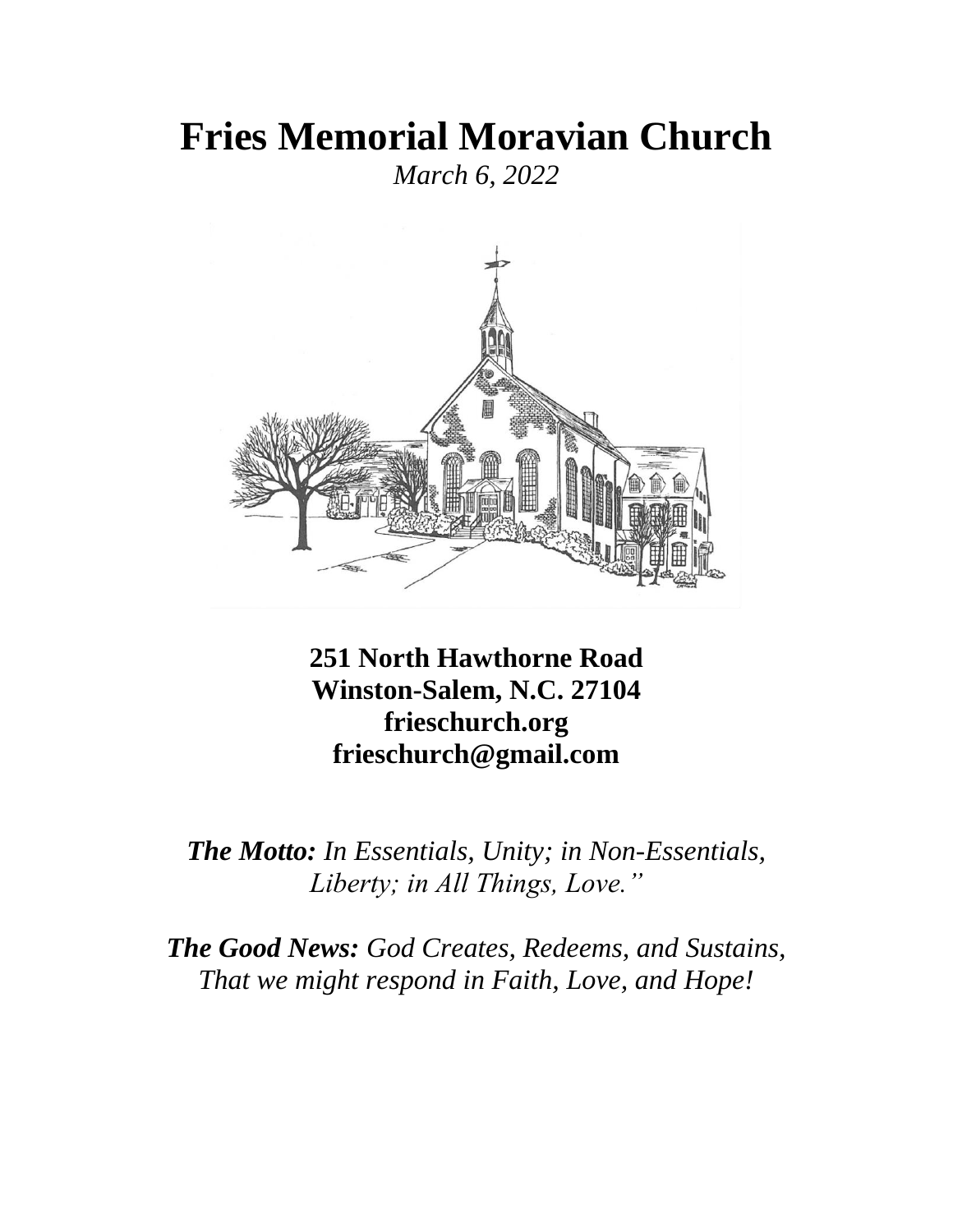*The First Sunday of Lent March 6, 2022*

*Watchword: No one who believes in Christ will be put to shame. Romans 10:11*

#### **Prelude**

**Call to Worship**

**Liturgy for Lent 1** Page 72

**Congregational Notes & Concerns:** Peggy Carter, Randy Thrift, as they recover from surgery, and shut-ins Jim Reed and Julia Spainhour. Patti Petree requests prayers for pain relief and healing for her sister, Mindy, who had knee replacement surgery last week. A quick end to the Pandemic—that it is indeed in sight; the end of the war in Ukraine; the people of Ukraine and Russia, especially those who seek peace, not war; the Church and the nations, especially our own.

#### **Presentation of Tithes & Offering**

*Prayers of the Congregation & Offertory Prayer Offertory Music Offertory Response*

#### **Hearing God's Word**

*Deuteronomy 26:1-11 Romans 10:8b-13 Luke 4:1-13*

The Word of God for the People of God. *Thanks be to God!*

**Meditation** 

**The Holy Communion in Celebration of Atonement Page 196**

**Benediction & Postlude**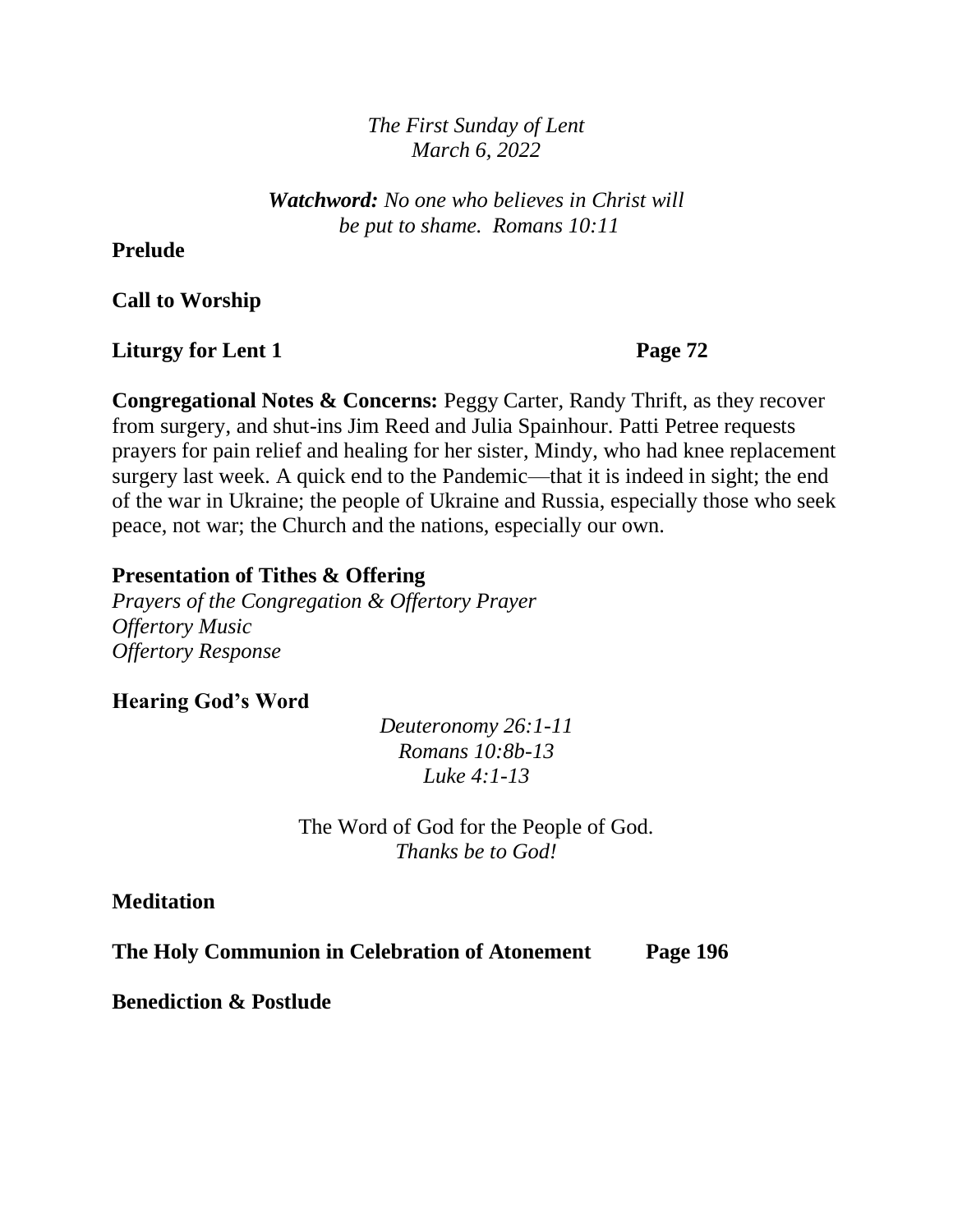### **Covid Precautions**

The PEC has announced that "All unvaccinated people should continue to wear masks while indoors or in enclosed spaces on our church or agency campuses; however, if you are fully vaccinated and boosted masks are not required but recommended." Our board unanimously agreed that fully vaccinated individuals are free to mask, or not, as they choose. For the time being we will leave the tape on our pews for the purposes of social distancing and we will avoid "handshakes (and hugs)" in the context of worship. This guidance is effective immediately.

### **Lenten Study in 2022**

During Lent the pastor is leading a Zoom Bible Study on Galatians, "The Epistle of Faith." We will meet from 7:00 to 7:45 p.m. on March 9, 16, 23, and 30. Would you like to participate? All are welcome. Watch your inbox on Tuesday for an email invitation to the Zoom Meeting.

### **Lenten Schedule**

In the near future, we will announce the Holy Week Schedule, including the Maundy Thursday Communion. Circumstances permitting, we anticipate a return to at least some in-person meetings.

### **Submission of Pastoral Concerns**

If you know of a pastoral concern within our congregation, please email [frieschurch6@gmail.com](mailto:frieschurch6@gmail.com) at your earliest convenience.

# **Staff:**

Worth Green, Interim Pastor; Dana Myers, Student Pastoral Intern; Michael Westmoreland, Music Director & Organist; Heather Doty, Administrative Assistant.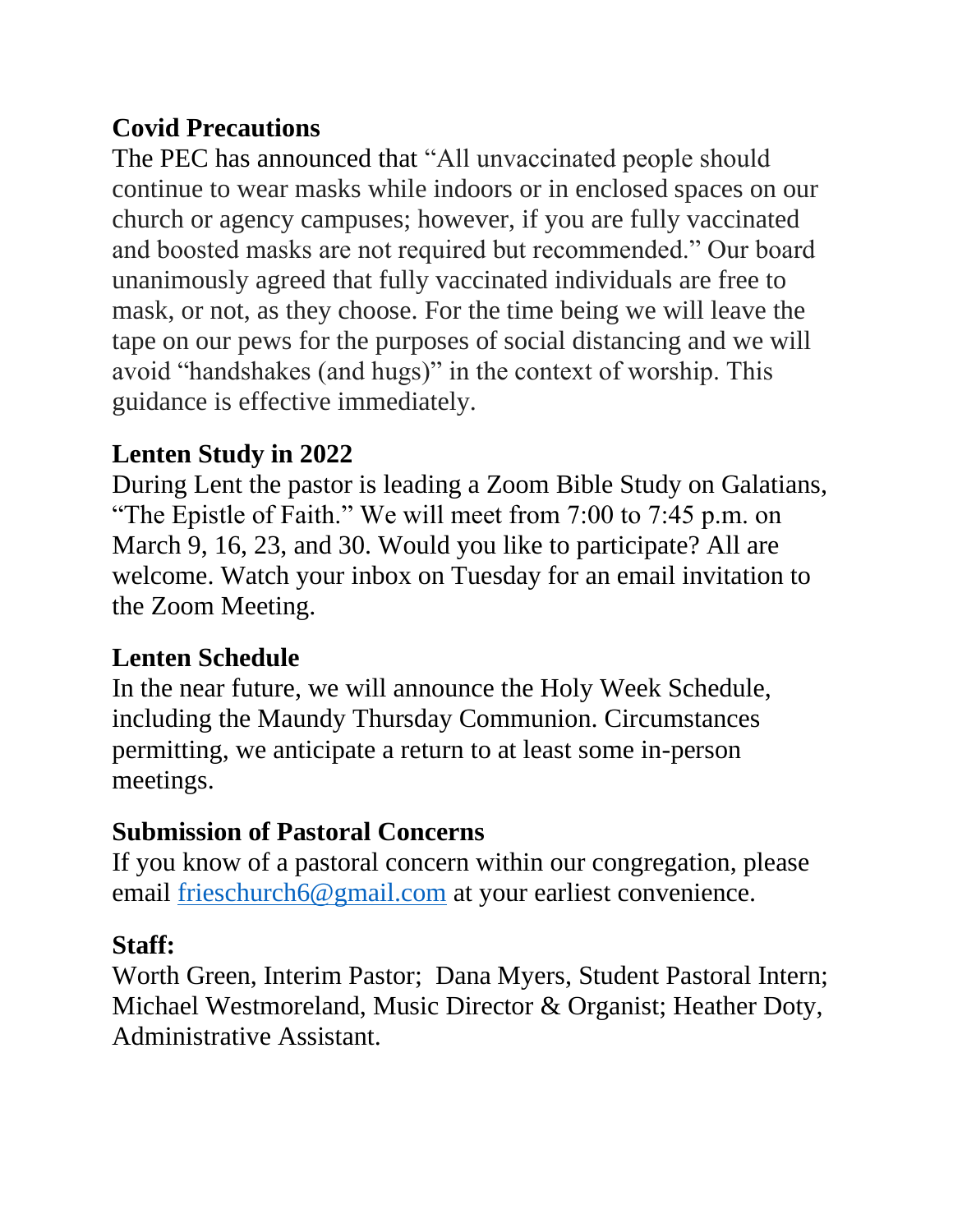## **Galatians: A Lenten Study**

The Lenten Study is about both method and content, that is, about how to approach and study the scripture, and about what scripture says. Our goal will be to identify keywords, key questions, contrasts, comparisons, etc. The study will last four weeks. The following is a general outline of St. Paul's letter to the Galatians, not a guide to what we will study on a particular night. If you want to get the most out of the study, read Galatians at least five times before the first session.

# **General Outline of St. Paul's Letter to the Churches of Galatia.**

**I. Chapters 1 & 2:** Paul Defends his apostleship and his message. **Interpretive Questions:** Why was Paul defensive about his apostleship? His message?

**II. Chapters 3 & 4:** We become the children of God through faith in Jesus, not through the Law. **Interpretive Questions:** What role did the Law of Moses play before Christ? What role does the Law play in our lives now?

**III. Chapters 5 & 6:** As God's Children. possessing our freedom, God gives us guidance. **Interpretive Questions:** How does God give us guidance? How have *you* experienced God's guidance?

**Key Observation:** Contrast the way Paul begins his letter to the Galatians with the opening of his letter to the Philippians. Is there a difference? Why, do you think? **Key Observation:** What details that are extremely personal to Paul do we find in his letter to the Galatians? **Key Question:** What is the main theme of the letter, i.e., "the occasion for writing?"